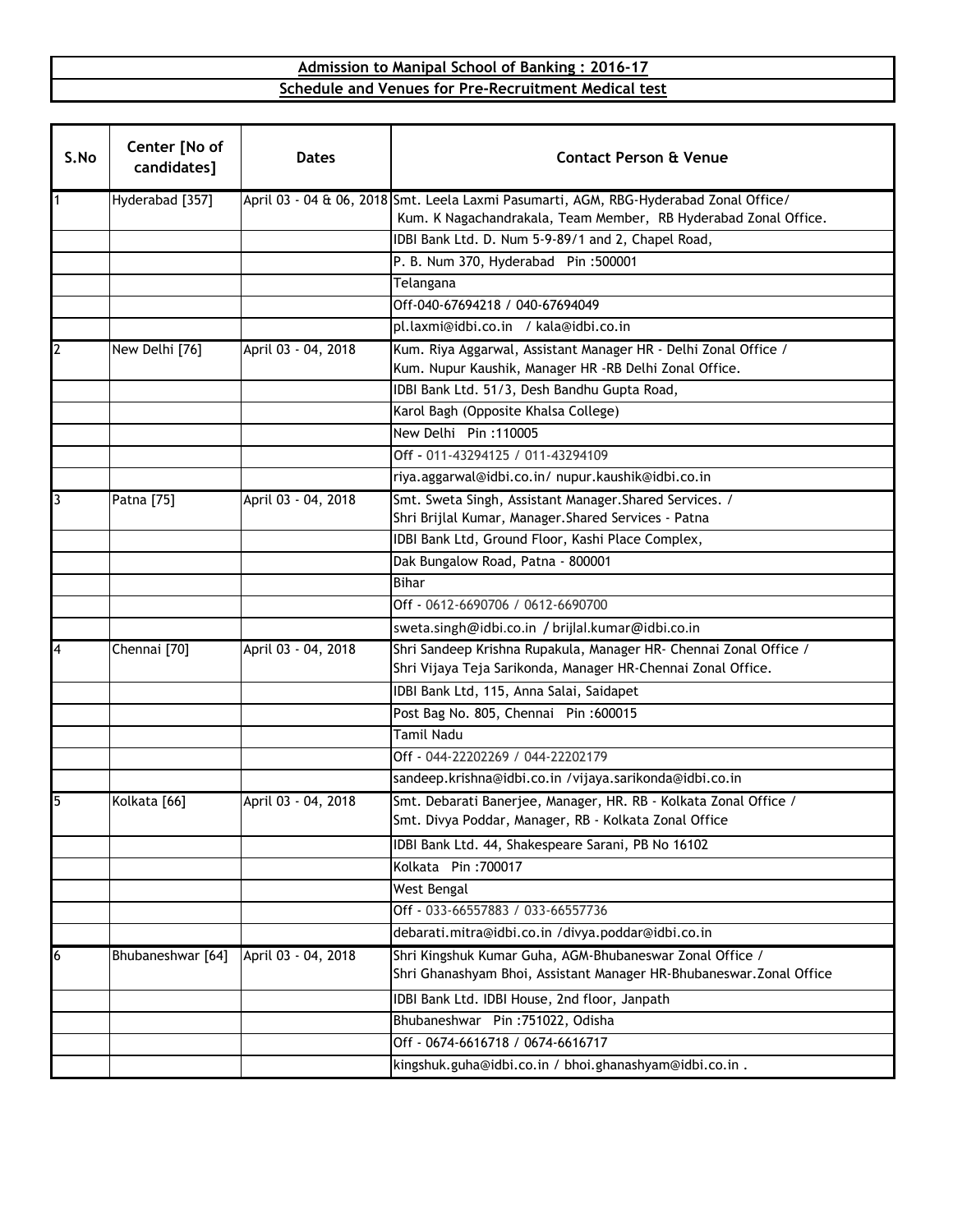## **Schedule and Venues for Pre-Recruitment Medical test Admission to Manipal School of Banking : 2016-17**

| S.No | Center [No of<br>candidates] | <b>Dates</b>        | <b>Contact Person &amp; Venue</b>                                           |
|------|------------------------------|---------------------|-----------------------------------------------------------------------------|
|      | Kochi [59]                   | April 03 - 04, 2018 | Smt. Vatsala Mohandas, Manager. Shared Services                             |
|      |                              |                     | IDBI Bank Ltd, Panampilly Nagar, Post Bag Num 4253,                         |
|      |                              |                     | Kochi Pin: 682036, Kerela                                                   |
|      |                              |                     | Off - 0484-2320216                                                          |
|      |                              |                     | m.vatsala@idbi.co.in                                                        |
| 8    | Chandigarh [54]              | April 03 - 04, 2018 | Kum. Superna Bakshi, Manager HR, RB - Chandigarh Zonal Office               |
|      |                              |                     | IDBI Bank Ltd., SCO 72-73, Sector 17 - B                                    |
|      |                              |                     | Chandigarh Pin: 160017                                                      |
|      |                              |                     | Chandigarh                                                                  |
|      |                              |                     | Off - 0172-5001656                                                          |
|      |                              |                     | superna.bakshi@idbi.co.in                                                   |
| 9    | Bhopal [52]                  | April 03 - 04, 2018 | Shri Durga Singh Parihar, Regional Co-ordinator.RBG /                       |
|      |                              |                     | Smt. Geetika Surya, RB Regional TPD Co-ordinator.                           |
|      |                              |                     | IDBI Bank Ltd. 6, Malaviya Nagar,                                           |
|      |                              |                     | Near Raj bhavan, Adj. to LIC,                                               |
|      |                              |                     | Bhopal Pin: 462003, Madhya Pradesh                                          |
|      |                              |                     | Off - 0755-4027007 / 0755-4027007                                           |
|      |                              |                     | durga.parihar@idbi.co.in / geetika.sillara@idbi.co.in                       |
| 10   | Nagpur [40]                  | April 03 - 04, 2018 | Shri Jayesh Ganatra, Manager- Manager HR. RB- Nagpur Zonal Office           |
|      |                              |                     | IDBI Bank Ltd, Salasar Prestige, 1st Floor, Plot No.-1/A, Off WHC Road,     |
|      |                              |                     | Dharampeth                                                                  |
|      |                              |                     | Nagpur Pin: 440010, Maharashtra                                             |
|      |                              |                     | Off - 0712 6659132                                                          |
|      |                              |                     | jayesh_ganatra@idbi.co.in                                                   |
| 11   | Kanpur [39]                  | April 03 - 04, 2018 | Shri Shyam Sunder, Manager. Shared Services /                               |
|      |                              |                     | Shri A K Saxena, Regional Co-ordinator.RBG                                  |
|      |                              |                     | IDBI Bank Ltd. IDBI House, Virendra Smriti, Second Floor,                   |
|      |                              |                     | 15/54 - B, Civil Lines, Kanpur - 208001<br><b>Uttar Pradesh</b>             |
|      |                              |                     |                                                                             |
|      |                              |                     | Off -09971826546 / 9557766778                                               |
|      |                              |                     | shyam.sunder@idbi.co.in / ak.saxena@idbi.co.in                              |
| 12   | Mumbai [26]                  | April 03 - 04, 2018 | Shri Sumit Kumar Verma, Manager - HRD /<br>Shri Chetan Patil, Manager - HRD |
|      |                              |                     | IDBI Bank Ltd. IDBI Tower,                                                  |
|      |                              |                     | 21st Floor, WTC Complex, Cuffe Parade,                                      |
|      |                              |                     | Mumbai - 400005                                                             |
|      |                              |                     | Off - 022-66263633 / 022-66553073                                           |
|      |                              |                     | sumit.verma@idbi.co.in / cl.patil@idbi.co.in                                |
| 13   | Jaipur [25]                  | April 03 - 04, 2018 | Shri Praful Soni, Manager. Shared Services                                  |
|      |                              |                     | IDBI Bank Ltd, Showroom No. 2 & 3                                           |
|      |                              |                     | Sunny Paradise, Near Kamal & Company                                        |
|      |                              |                     | Jaipur - 302015, Rajasthan                                                  |
|      |                              |                     | Off - 0141 - 5114560                                                        |
|      |                              |                     | praful_soni@idbi.co.in                                                      |
|      |                              |                     |                                                                             |